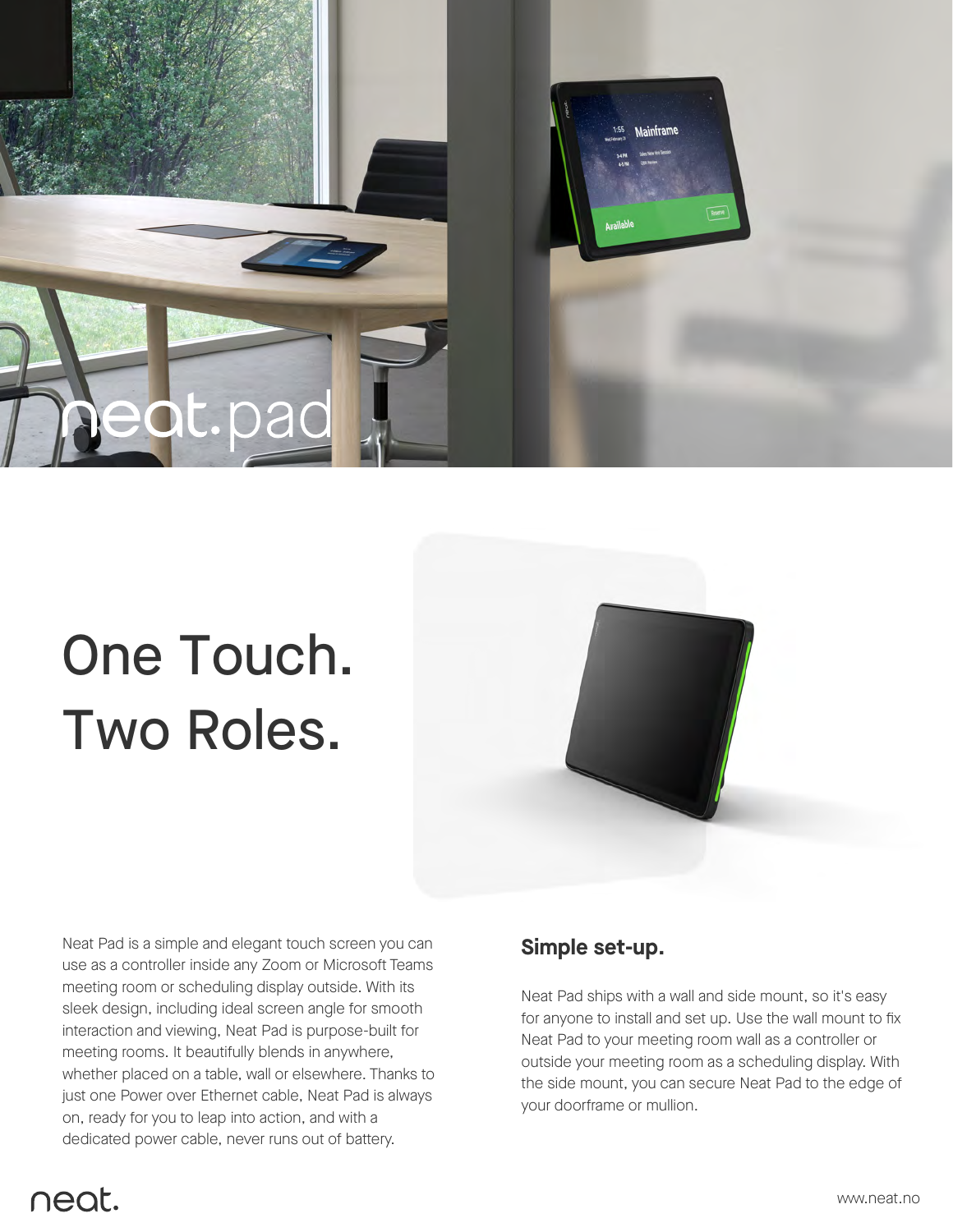# **Fully managed and supported.**

Neat removes complexities and threats thanks to our secure, single-purpose hardware devices, meaning no stressing about passwords and patches. Plus, you can install all the latest upgrades with just one click.

## **Safer meeting rooms**

As with all Neat devices, Neat Pad empowers companies to offer their employees significant health benefits. In today's hybrid working environment of having to take ever-increasing safety measures, that can be a massive relief. So, Neat Bar incorporates Neat Sense, a capability that helps you control and monitor air quality, humidity (healthy indoor humidity levels are between 30-50%. Flu viruses can quickly spread due to poor indoor humidity), CO2 and organic chemical levels in the room – scents, odors, etc. Furthermore, it enables you to see whether there are people in a room and, if so, how many. That way, you can be sure of always maintaining correct social distancing.

#### **Just works.**

Neat Pad's controller function has two built-in microphones that will offer enhanced audio pickup to support even larger meeting rooms or when facing away from the screen (once enabled with a future software release.) While Neat Pad's scheduling function displays all events booked in the meeting room, with red and green side LED indicators showing the availability of the room at any given time.